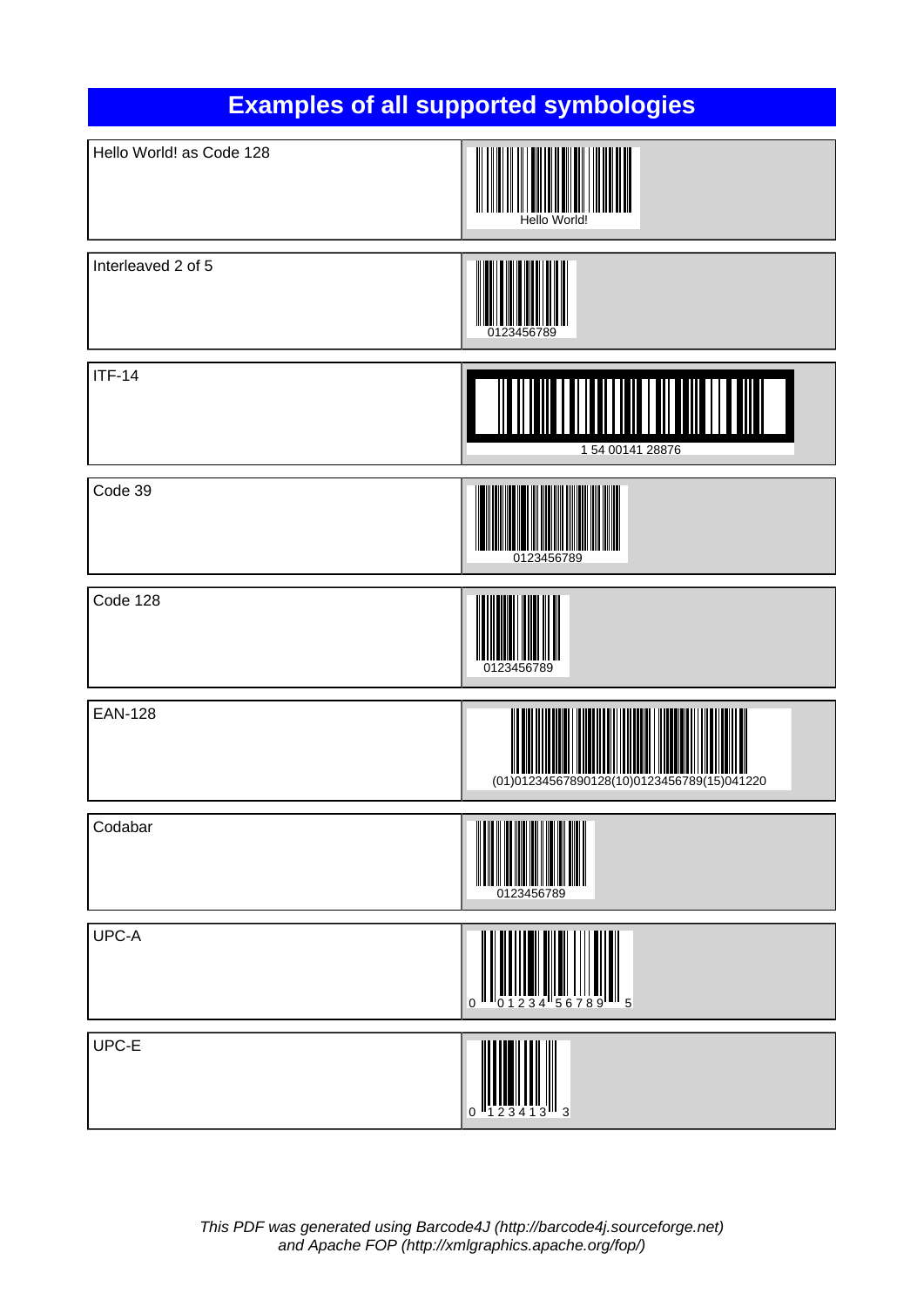| EAN-13 (with supplemental)                                  | $\overline{2}$                         |
|-------------------------------------------------------------|----------------------------------------|
| EAN-8                                                       |                                        |
| <b>POSTNET</b>                                              | <u>Maaallahhallahdahhallahallahdah</u> |
| Royal Mail Customer Barcode                                 | <b>Telehelplichler</b> lichler         |
| USPS Intelligent Mail Barcode (4-State Customer<br>Barcode) | կիրկանական կեղմներների հերթին կո       |
| <b>PDF417</b>                                               |                                        |
| <b>DataMatrix</b>                                           | 陛                                      |
| <b>DataMatrix</b>                                           | NSE.                                   |
| <b>DataMatrix</b>                                           |                                        |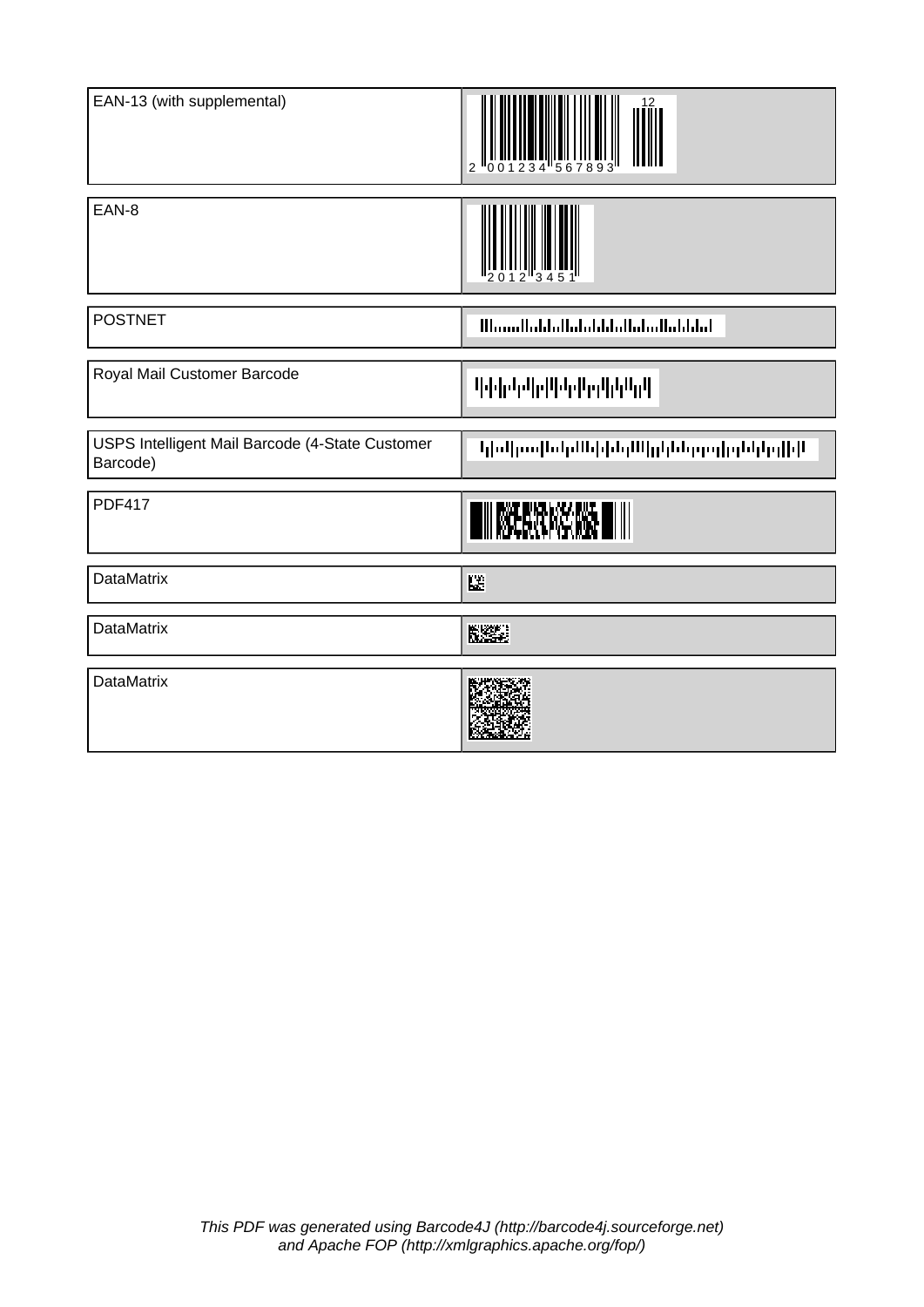| <b>Real-life examples</b>                                                            |                       |  |
|--------------------------------------------------------------------------------------|-----------------------|--|
| The serial number of my USB 2.0 hub. (Code 128)                                      |                       |  |
| A book: Code Complete by Steve McConnell,<br>ISBN 1-55615-484-4 (EAN-13)             |                       |  |
| The german "Java Magazin" issue 4.03 (EAN-13<br>with supplemental)                   |                       |  |
| Nutella chocolate spread (EAN-8)                                                     |                       |  |
| Swiss Post: PostPac Priority marker (Code 128)                                       | Ш<br>MANI             |  |
| Swiss Post: PostPac tracking number (Code 128)                                       | 99.00.805300.05275708 |  |
| The special reference symbol from ISO/IEC<br>16022:2000(E) (Annexe T.2) (DataMatrix) | 飋                     |  |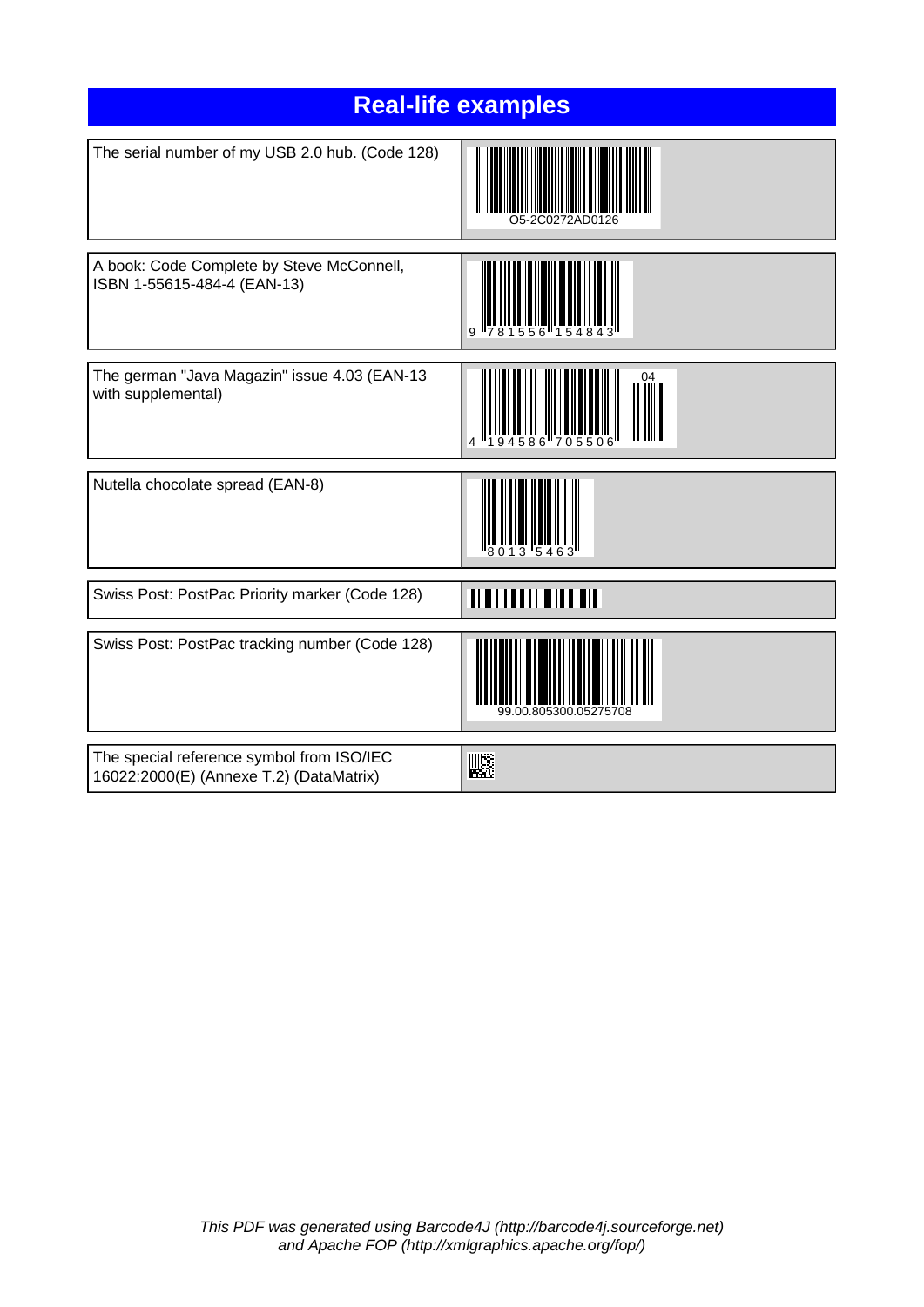| <b>Feature demonstrations</b>                                                                                                                                  |                                                                                          |
|----------------------------------------------------------------------------------------------------------------------------------------------------------------|------------------------------------------------------------------------------------------|
| EAN-13 (default)                                                                                                                                               |                                                                                          |
| EAN-13 (human-readable message on top)                                                                                                                         | 2 10 0 1 2 3 4 1 5 6                                                                     |
| EAN-13 (no human-readable message)                                                                                                                             |                                                                                          |
| EAN-13 (height to 5mm)                                                                                                                                         | $\begin{array}{c} 2 \parallel 0 & 0 & 1 & 2 & 3 & 4 & 1 & 6 & 7 & 8 & 9 & 3 \end{array}$ |
| EAN-13 (without quiet zone)                                                                                                                                    |                                                                                          |
| EAN-13 (with a bigger quiet zone)                                                                                                                              | $\mathfrak{p}$                                                                           |
| Ean 128 (with extention for USPS Confirmation<br>Service. I do not realy know what this is good for but<br>according to the specification it should be usable) | <u> TITIN ANANININ IN IN IN ANITAIR</u><br>42012345910112345678912                       |
| Code 39 (default)                                                                                                                                              | 0123456789                                                                               |
| Code 39 (with start/stop characters displayed in<br>the human-readable message, plus added check<br>character)                                                 | *01234567892 <sup>*</sup>                                                                |
| Code 39 (with a wide factor of 4)                                                                                                                              | 0123456789                                                                               |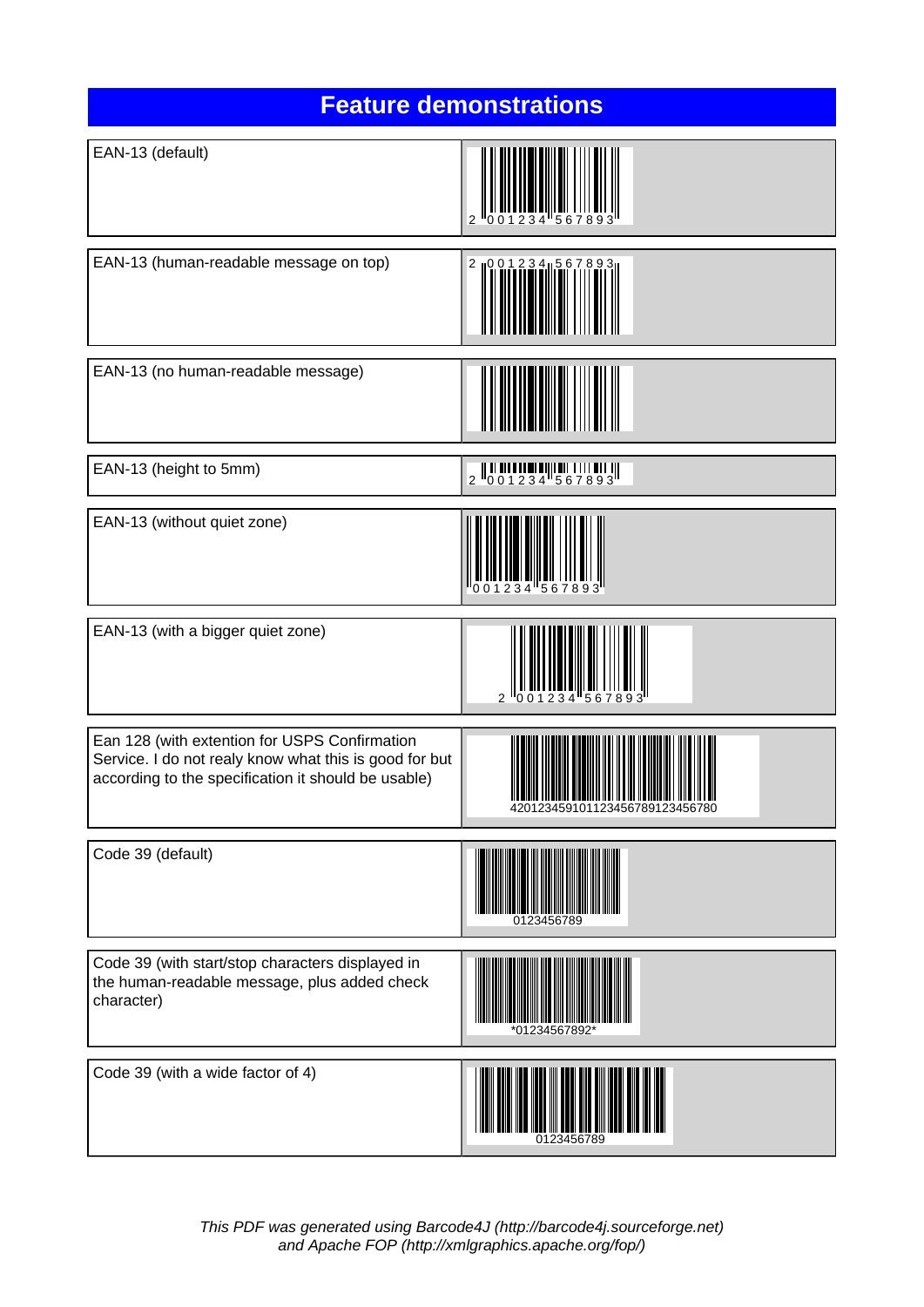| Code 39 (with a module-width of 0.4mm)                                   | 0123456789                             |
|--------------------------------------------------------------------------|----------------------------------------|
| Code 39 (with an interchar-gap-width of 8mw [8<br>times a module width]) |                                        |
| Code 39 (with the extended character set enabled)                        | Hello '<br>'World'                     |
| Interleaved 2 of 5 (default)                                             | '3456789                               |
| Interleaved 2 of 5 (checksum mode: add)                                  | 0123456789                             |
| UPC-E (default)                                                          | 0                                      |
| UPC-E (the same as above but using a UPC-A<br>message: 04210000526)      | Ⅲ<br><u>HII HII HII </u>               |
| UPC-E (with 2-character supplemental. Message:<br>04210000526+34)        |                                        |
| UPC-E (with 5-character supplemental. Message:<br>04210000526+56789)     | 56789                                  |
| Postnet (default)                                                        | Habilianallabhabhabilianalbhallianaill |
| Postnet (baseline-alignment set to "top")                                |                                        |

This PDF was generated using Barcode4J [\(http://barcode4j.sourceforge.net](http://barcode4j.sourceforge.net)) and Apache FOP [\(http://xmlgraphics.apache.org/fop/\)](http://xmlgraphics.apache.org/fop/)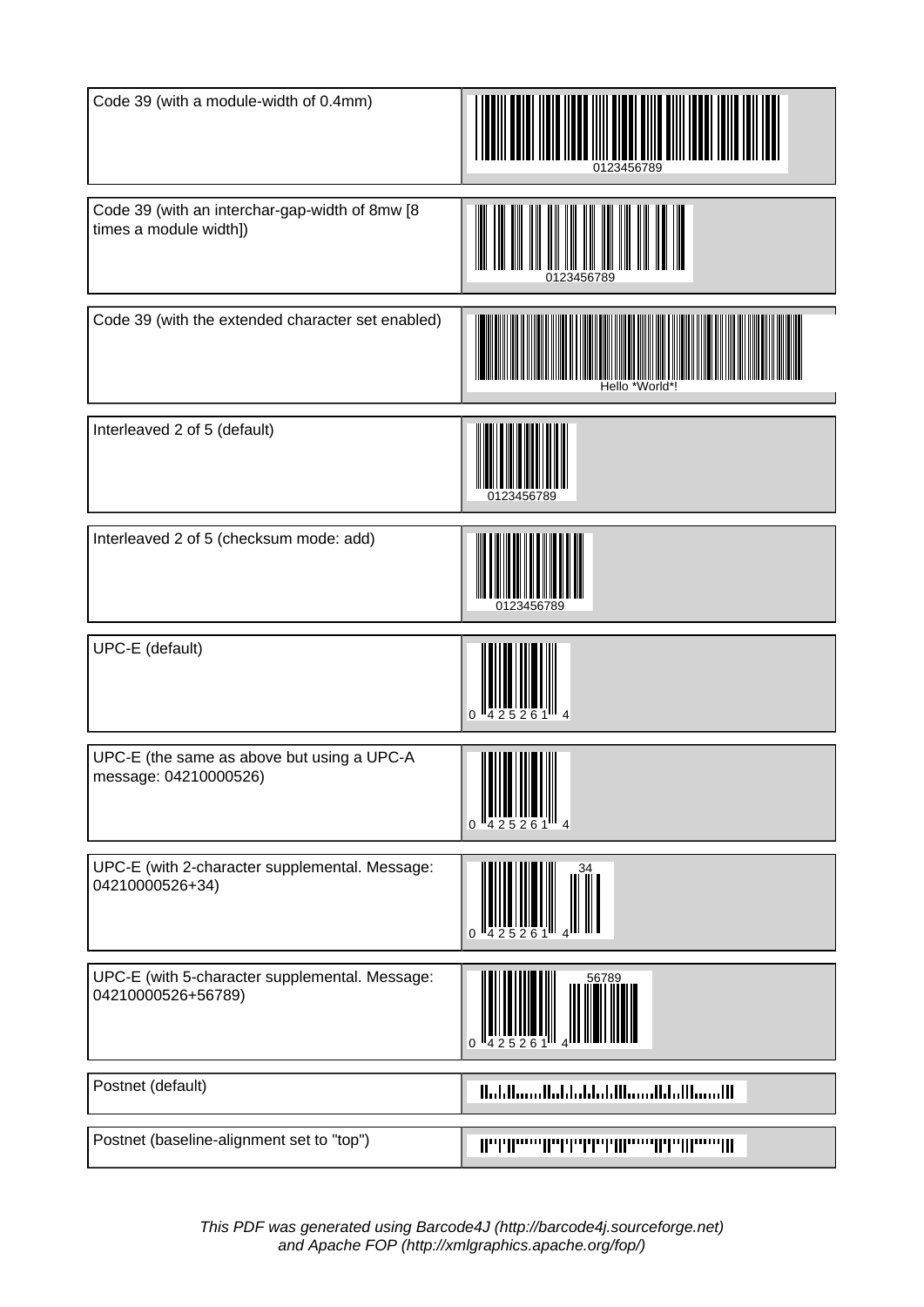| Postnet (playing with module-width, interchar-gap-<br>width, tall-bar-height, short-bar-height and human-<br>readable) | 80122-2014-01<br>Wohlhoodhabbabballhoodhballhoodll |
|------------------------------------------------------------------------------------------------------------------------|----------------------------------------------------|
| Royal Mail Customer Barcode (default)                                                                                  |                                                    |
| Royal Mail Customer Barcode (playing with<br>interchar-gap-width, ascender-height, track-height)                       | ╟┖┎┞┙┎┙┞┱┸┟╂┖┙┟┠╍┰┸┟┸┰┖┰╂                          |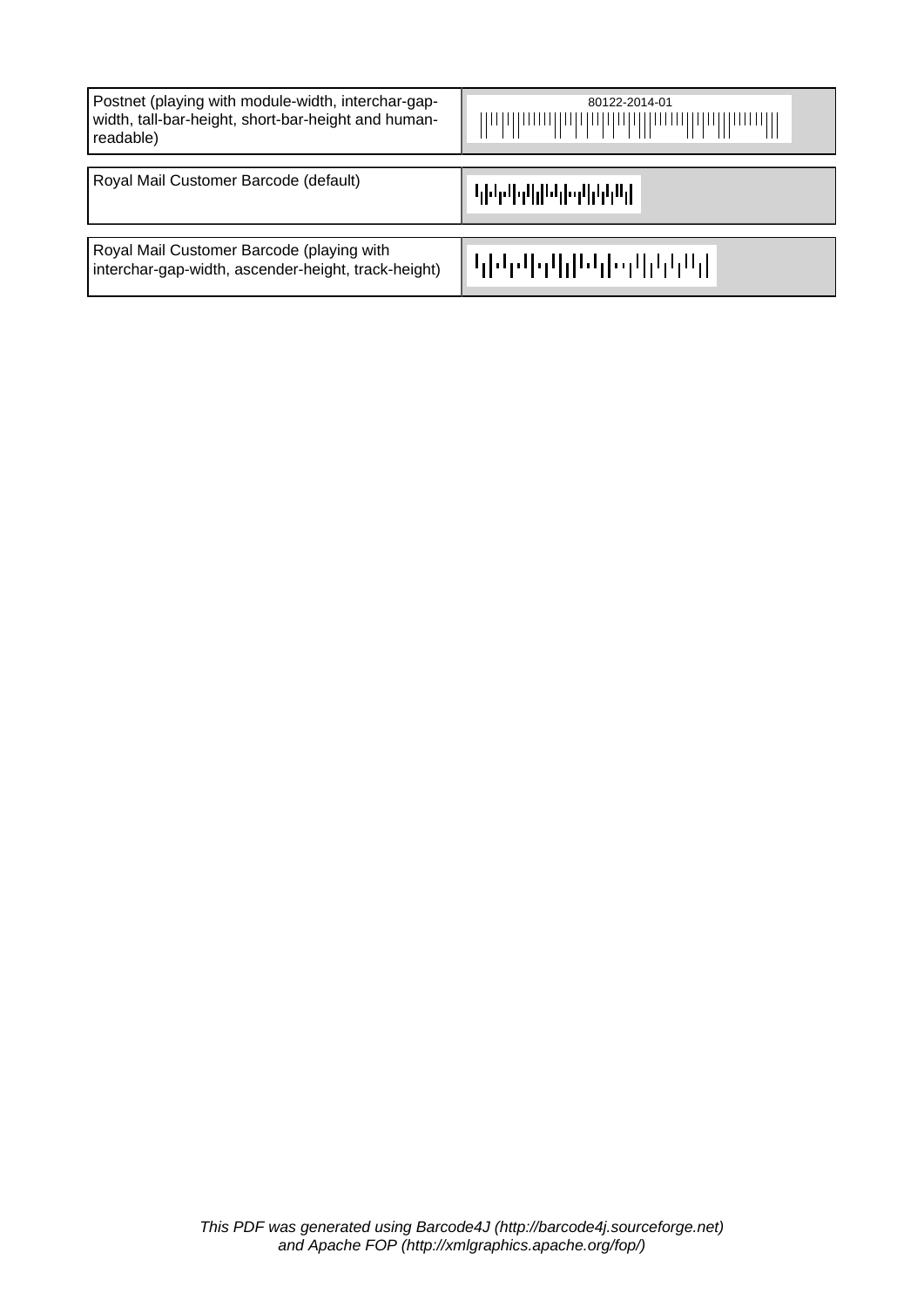| <b>Character set demonstration</b>                          |                                                                                                                                                                                                                                                                                                                                                                     |
|-------------------------------------------------------------|---------------------------------------------------------------------------------------------------------------------------------------------------------------------------------------------------------------------------------------------------------------------------------------------------------------------------------------------------------------------|
| Interleaved 2 of 5: 0-9                                     | 0123456789                                                                                                                                                                                                                                                                                                                                                          |
| Code 39: 0-9, [space] and "-.\$/+%"                         | 0123456789 -.\$/+%                                                                                                                                                                                                                                                                                                                                                  |
| Code 39: A-Z                                                | ABCDEFGHIJKLMNOPQRSTUVWXYZ                                                                                                                                                                                                                                                                                                                                          |
| Code 128: 0-9                                               | 0123456789                                                                                                                                                                                                                                                                                                                                                          |
| Code 128: A-Z                                               | ABCDEFGHIJKLMNOPQRSTUVWXYZ                                                                                                                                                                                                                                                                                                                                          |
| Code 128: a-z                                               | abcdefghiiklmnopgrstuvwxvz                                                                                                                                                                                                                                                                                                                                          |
| Codabar: 0-9 and "+-/\$.:"                                  | 0123456789+-/\$.:                                                                                                                                                                                                                                                                                                                                                   |
| UPC-A: 0-9 (11 characters, checksum will be<br>calculated)  |                                                                                                                                                                                                                                                                                                                                                                     |
| EAN-13: 0-9 (12 characters, checksum will be<br>calculated) |                                                                                                                                                                                                                                                                                                                                                                     |
| Postnet (dash is a valid character but won't be<br>painted) | $\text{III} _{111} \text{III} _{111} \text{II} _{11} \text{II} _{11} \text{II} _{11} \text{II} _{11} \text{II} _{11} \text{II} _{11} \text{II} _{11} \text{II} _{11} \text{II} _{11} \text{II} _{11} \text{II} _{11} \text{II} _{11} \text{II} _{11} \text{II} _{11} \text{II} _{11} \text{II} _{11} \text{II} _{11} \text{II} _{11} \text{II} _{11} \text{II} _{1$ |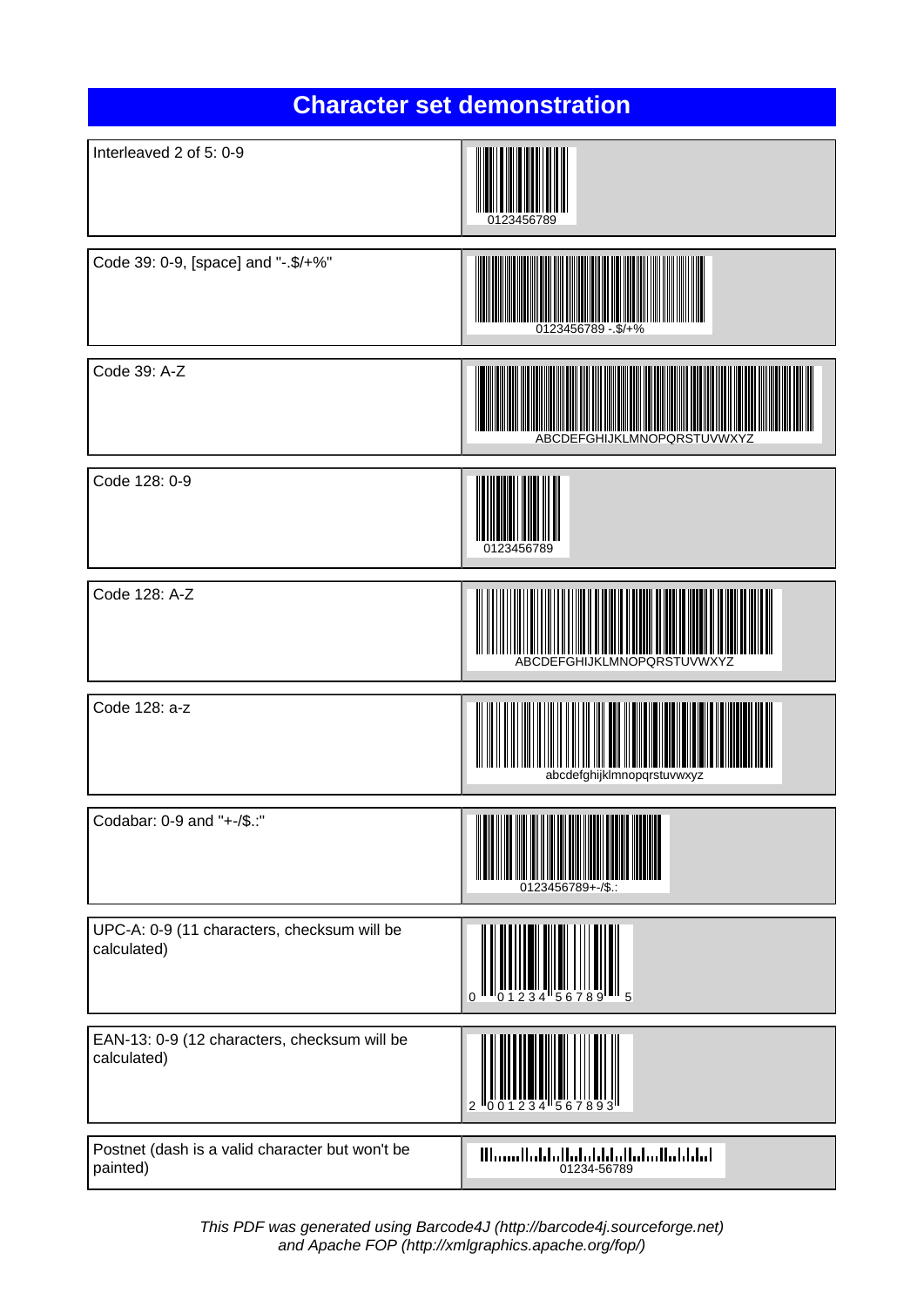| Royal Mail Customer Barcode: 0-9 and A-Z        |
|-------------------------------------------------|
| (parentheses and brackets are valid but will be |
| filtered and automatically used as start/stop   |
| characters)                                     |